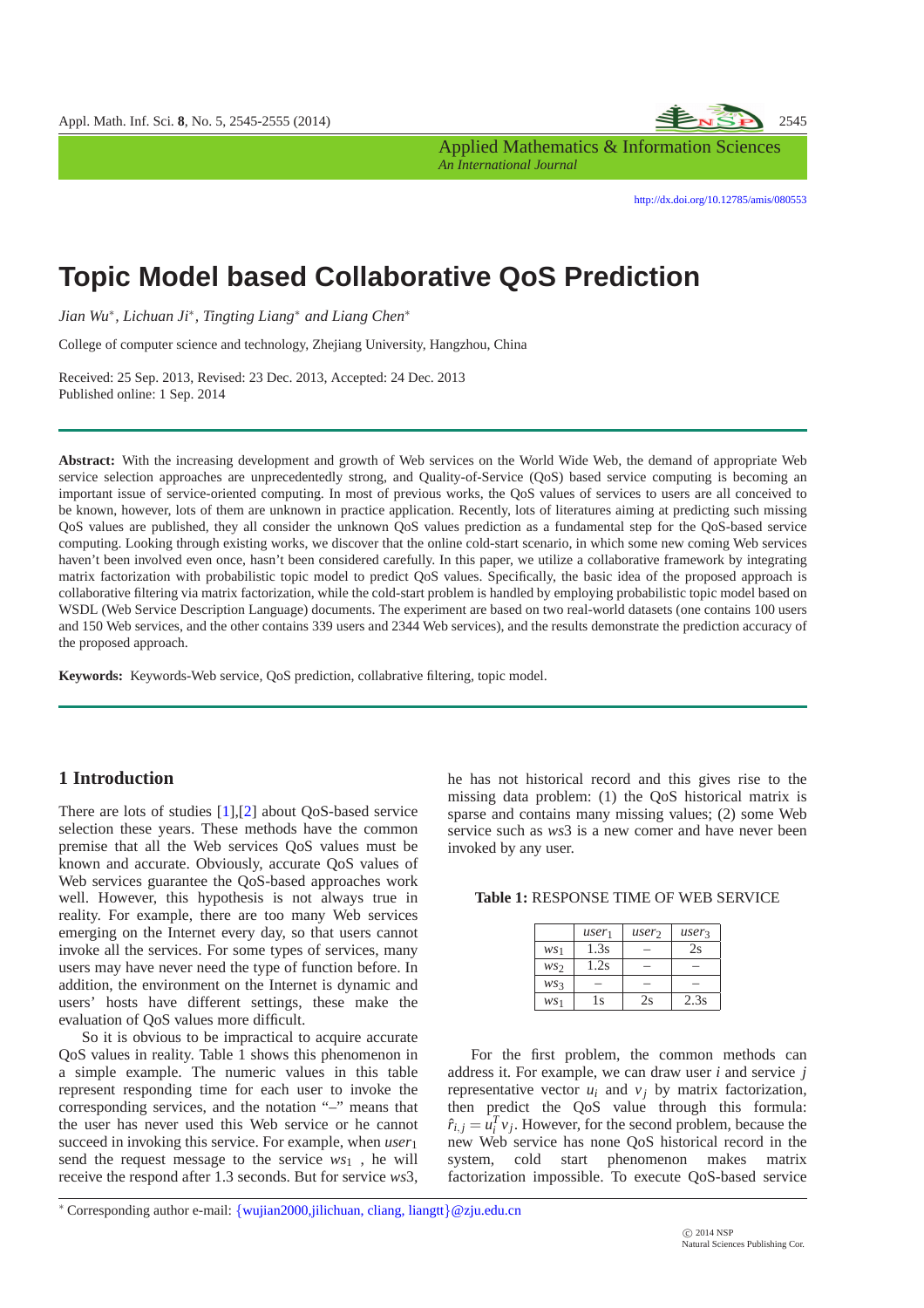

```
<schema targetNamespace="http://example.com/stockquote.xsd"
       xmlns="http://www.w3.org/2000/10/XMLSchema">
    <element name="TradePriceRequest">
       <complexType>
            \leqa115
                <element name="StockCode" type="string"/>
            \langle/all>
       </complexTvpe>
    \langle/element>
    <element name="TradePrice">
        <complexType>
            \langleall>
                <element name="price" type="float"/>
            \langle/all>
       \ell/complexType>
    \langle/element>
\sqrt{4\pihema\sqrt{2}
```
**Fig. 1:** An example of WSDL file

selection, the missing data, especially ones of new services, has to be filled before the selection process.

LDA[\[3\]](#page-9-2) (Latent Dirichlet Allocation) is a powerful approach to extract topic distribution of documents in text corpus. WSDL (Web Service Description Language) is an XML format file for describing Web services as a set of endpoints operating on messages containing either document-oriented or procedure-oriented information [\[4\]](#page-9-3) . Besides the operating message, we also can find description text from the interface names. Figure 1 is a simple example of WSDL file.

We can extract words reflecting the Web service function to a certain degree from element names in WSDL files. For example, from the WSDL file of Fig. 1, we can extract words "stock", "price" and "trade", and these words imply this Web service is about "business". LDA is based on bag of words model and it does not care the ordinal relation of words in documents. Obviously, words extracted from WSDL file can compose a description document of this Web service. According to these description documents we can extract the topic distribution of the Web services.

Inspired by the collaborative topic regression model proposed by Wang [\[5\]](#page-9-4), we propose a collaborative QoS prediction model called CQP. Our model uses the WSDL files and QoS value historical record together and integrates the matrix factorization with topic model. Our model can solve the second problem above effectively.

In particular, this paper has three-fold contributions:

- **–**To improve the accuracy of QoS prediction, we propose a collaborative model named CPQ which utilizes WSDL files itemand QoS matrix conjunctively.
- **–**Our method can make QoS prediction for new Web service not invoked by anyone effectively.
- **–**We experimentally evaluate CPQ model by employing two real-world datasets.

The rest of this paper is organized as follows: Section II reviews the related work. Section III illustrates the background about matrix factorization and probabilistic topic model. Section IV presents our collaborative QoS prediction model. Section V describes our experiment and Section VI concludes the paper.

# **2 Related Work**

The problem of QoS-based service selection has widely attracted the attention of many researchers in recent years. There have a number of literatures about this problem. Zeng et al. [\[6\]](#page-9-5) have built the dynamic Web service composition with five generic QoS properties. Ran et al. [\[7\]](#page-9-6) have proposed a service discovering model with "QoS certifier". This model certifies the QoS claims made by service providers on their corresponding services. In [\[8\]](#page-9-7), Zeng et al. first consider QoS-based service selection as an optimization problem and present a middleware platform to select Web services through maximizing user satisfaction measured by QoS attributes while satisfying the constraints.Yu et al. [\[2\]](#page-9-1) have designed a broker-based architecture to facilitate the selection of QoS-based services.The target of service selection is to maximize an application-specific utility function under the end-to-end QoS constraints.In [\[9\]](#page-9-8), Liu et al. have presented a open, fair and dynamic QoS computation model for web services selection through implementation of and experimentation with a QoS registry in a hypothetical phone service provisioning market place application.Serhani et al. [\[10\]](#page-9-9) have put forward a two-phase verification technique that is performed by a third party broker in order to achieve the goal which is supporting the client in selecting web services based on his/her required OoS.

A common latent premise of previous research is that the QoS values of Web services to users are all known and accurate or can be easily obtained from the service providers. However, as we discuss above, there are often missing data in reality and these methods encounter restrictions in real-world practical applications. Therefore, a preprocessing before QoS-based service selection is to predict the missing QoS values.

To predict QoS values, limited approaches have been proposed these years. Shao et al. [\[11\]](#page-9-10) have proposed a user-based collaborative filtering algorithm to predict the QoS values of Web services from consumers' experiences. Zheng et al. [\[12\]](#page-9-11) have proposed a hybrid approach named WSRec that combines user-based and item-based methods together to predict the QoS values of Web services. Chen et al. [\[13\]](#page-9-12) have propose a region-based hybrid collaborative filtering algorithm to predict the QoS values taking advantage of the great influence of user's location to the accuracy of prediction. Zibin' NIMF (neighborhood integrated matrix factorization) model takes advantage of the past Web service usage experience of service users to predict Web service QoS value for users [\[14\]](#page-9-13). Wei lo et al. [\[15\]](#page-9-14) have proposed an extended matrix factorization framework,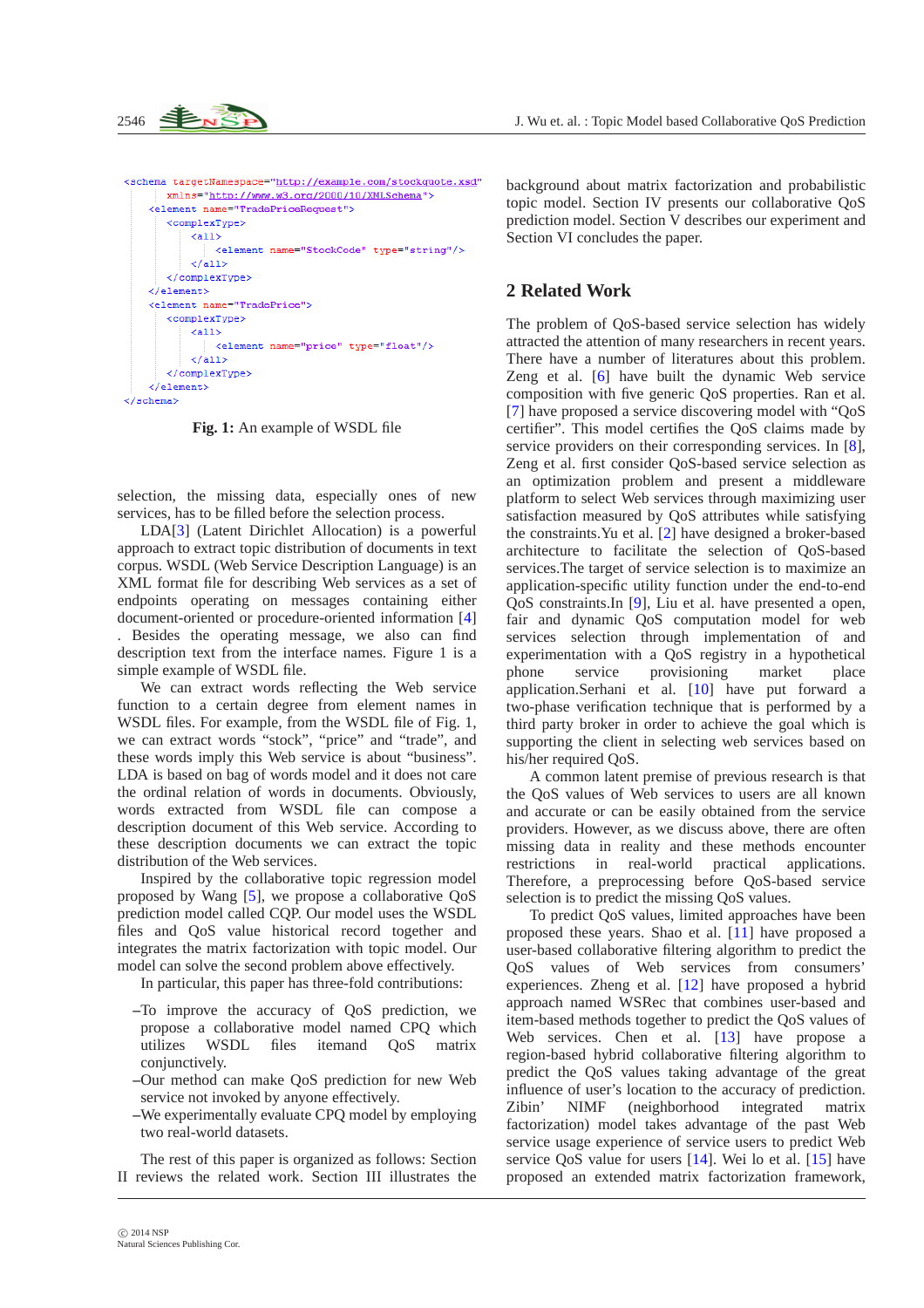

this model is quite effective and scales to the large dataset.In [\[16\]](#page-9-15),Chen et al. have proposed an enhanced QoS prediction approach, which uses A-cosine equation for similarity calculation to remove the impact of different QoS scale and adds a data smoothing process to improve the prediction accuracy , to predict the missing QoS values. Sergio et al. [\[17\]](#page-9-16) have investigated the Markovian Arrival Processes (MAP) and the related MAP/MAP/1 queueing model as a tool for performance prediction of servers deployed in the cloud.

In addition, all these previous works does not consider the WSDL text content, and ignore the fact that topic distribution of Web service have great influence to predict missing data. Our approach called CQP integrates the matrix factorization with topic model. It can make prediction for any service efficiently no matter whether this service is invoked by users.

|                | $S_1$                   | $S_2$           | $S_3$            | $\mathfrak{S}_4$ |       | $S_1$            | $S_2$            | $S_3$                   | $S_4$            |
|----------------|-------------------------|-----------------|------------------|------------------|-------|------------------|------------------|-------------------------|------------------|
| $u_1$          |                         | 7 <sup>7</sup>  | $\sim 1$ .       | $-2$             | $u_1$ | 5 <sup>1</sup>   | 7 <sup>7</sup>   | $\overline{\mathbf{3}}$ | $\theta$         |
| u <sub>2</sub> | 2 <sup>1</sup>          | $\theta$        | $\theta$         |                  | $u_2$ | $\sim$ 2         | $\boldsymbol{0}$ | $\boldsymbol{0}$        | 0                |
| $u_3$          | $\mathbf{I}$            | $6\phantom{.}6$ | $\boldsymbol{0}$ | $\boldsymbol{0}$ | $u_3$ | $\boldsymbol{0}$ | 5                | $\boldsymbol{0}$        | $\boldsymbol{0}$ |
| $u_4$          | $\overline{\mathbf{3}}$ | $\overline{4}$  | <sup>2</sup>     | $\boldsymbol{0}$ | $u_4$ | $\mathfrak{Z}$   |                  | $\overline{2}$          |                  |

(a) Warm prediction (b) Cold prediction

**Fig. 2:** Two tasks of prediction

#### **3 Background**

In this section, we describe the traditional matrix factorization to predict QoS value, and review Latent Dirichlet Allocation (LDA) for topic model on text corpora.

## *3.1 Two tasks of prediction*

In the observed QoS values matrix, each dimension stands for *I* users or *J* items respectively. In our paper, users are Web service consumers and items are Web services. The element  $r_{i,j}$  in the users  $\times$  items matrix denotes the QoS value the  $j_{th}$  service costs  $i_{th}$  user. If the  $i_{th}$  user has not invoked the  $j_{th}$  Web service, we set  $r_{i,j} = 0$  simply. Our target is just to predict the QoS value where the Web service has not been used by any user.

There are two types of prediction scenarios: *warm prediction* and *cold prediction* as Fig. 2 presents. Fig 2(a) illustrates warm prediction which is the scenario predicting QoS value of Web service consumed by at least one user. This can be addressed with the traditional matrix factorization, and we call this scenario as *warm prediction*. Fig. 2(b) illustrates cold prediction. In this scenario, some Web services have been used by none user. For example, $r_{i,4} = 0(i = 1,2,3,4)$  denotes that the fourth Web service is a new item in this system and has not been used by any user. This is a cold starting problem. We name this prediction task as *cold prediction*.

The second scenario is important in practical online system, because the new Web services are released continually, the Web service system are encountering the cold starting problem. Traditional matrix factorization cannot solve this cold prediction problem.

## *3.2 Probabilistic Matrix Factorization*

As a model-based collaborative filtering algorithm, matrix factorization, a latent factor model, performs well in predicting missing data. With the matrix factorization model, the users and items can be presented in a low dimensional space. According to our need, the dimension length of the expressive space can be set as *K*, this means the  $i_{th}$  user and the  $j_{th}$  item are represented as  $u_i \in R^K$  and  $v_j \in R^K$  separately. The missing QoS value can be predicted by the below equation:

$$
\hat{r}_{i,j} = u_i^T v_j \tag{1}
$$

In general, we can use an approximate framework to gain  $U = (u_i)_{i=1}^I$  and  $V = (v_j)_{j=1}^J$  $j_{=1}$ . In this framework, we need minimize the regularized squared error loss function:

$$
min_{U,V} \sum_{i,j} (r_{i,j} - u_i^T v_j)^2 + \lambda_u ||u_i||^2 + \lambda_v ||v_j||^2 \qquad (2)
$$

where  $\lambda_u$  and  $\lambda_v$  are regularization parameters avoiding over fitting, and  $r_{i,j}$  is the real QoS value.

Ruslan [\[18\]](#page-9-17) has proposed a probabilistic framework named PFM (probabilistic matrix factorization) for matrix factorization. In Ruslan's framework, matrix factorization can be seen as a generative process.

- **–**For Web services, choose latent vector space V following the probabilistic formula (3)
- **–**For users, choose latent vector space U following the probabilistic formula (4)
- **–**For QoS value matrix generated when services are invoked by users, obtain R following formula (5)

$$
p(V|\lambda_v) = \prod_{i=1}^{N} \mathcal{N}(V_i|0, \lambda_v^{-1} I_K)
$$
 (3)

$$
p(U|\lambda_u) = \prod_{i=1}^{N} \mathcal{N}(U_i|0, \lambda_u^{-1} I_K)
$$
 (4)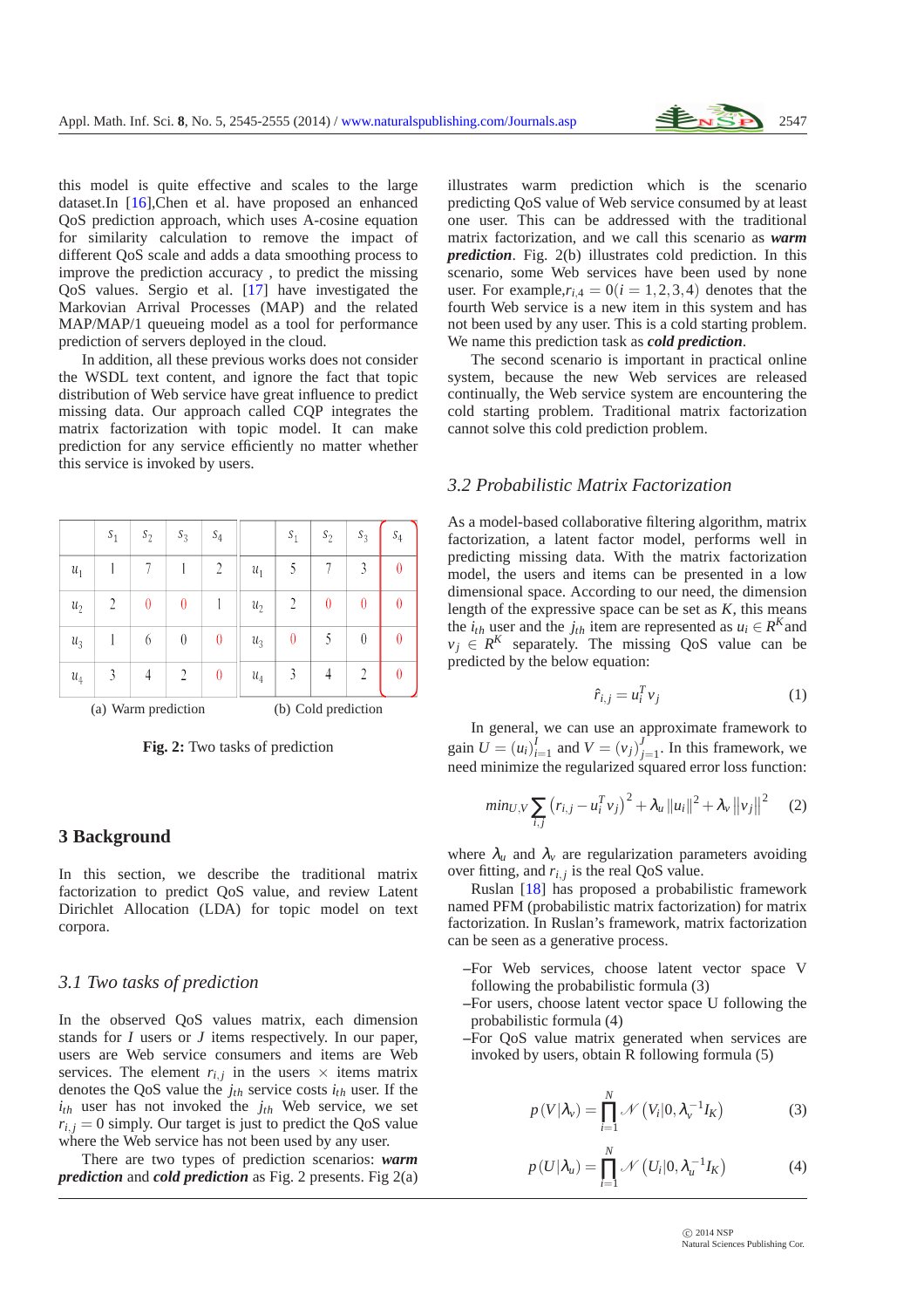

**Fig. 3:** Probabilistic graphical model of PMF

$$
P(R|U, V, C) = \prod_{i=1}^{N} \prod_{j=1}^{M} \left[ \mathcal{N}\left(R_{i,j} | U_i^T V_i, \left(c_{i,j}^{-1}\right)\right) \right]^{I_{i,j}} \quad (5)
$$

Where  $I_K$  is a K-dimensional identity matrix, and  $\lambda_u^{-1}I_K$ ,  $\lambda_v^{-1} I_K$  and  $C^{-1}$  are covariance matrix. This process also can be presented as Fig. 3. In formula (5), Where  $c_{i,j}^{-1}$  is the precision parameter for  $r_{i,j}$ . The larger  $c_{i,j}$  is, the more we trust QoS value  $r_{i,j}$ . Obviously, we trust the QoS value known by us than the missing ones, so we can choose parameters *a* and *b* satisfying this inequality $a > b \geq 0$ , and set  $c_{i,j} = a$  when service *j* is used by user *i*, and  $c_{i,j} = b$  otherwise.

#### *3.3 Probabilistic Topic Model*

Topic models are statistical algorithms aiming to analyze the words of original corpus and discover the "topic" through a large collection of documents [\[19\]](#page-9-18). Topic modeling algorithms do not require any prior knowledge and is an unsupervised approach. These models enable us to use the interpretable low-dimension topic vector to express the document topic distribution. These algorithms can be adapted to many fields such as document cluster, information retrieve and social network analysis. The most classical algorithm in probabilistic topic models is Latent Dirichlet Allocation (LDA) [\[2\]](#page-9-1),[\[19\]](#page-9-18). Assume there are *K* topics, and the vocabulary distribution on each topic *k* can be represented as a *V* (the amount of vocabulary) dimensions vector β*<sup>k</sup>* . LDA is a generative model and can be easily described by generative process of one document as below:

1.Choose the document length *N* ∼ *Posisson*(ξ )

2. Choose topic proportions 
$$
\theta_j \sim Dirichlet(\alpha)
$$

3.For each word n:

- (a)Choose a topic  $z_{j,n}$  ∼ *Mult*  $(θ_j)$
- (b)Choose a word  $w_{j,n} \sim Mult(\beta_{z_{j,n}})$

This statistical model reflects the fact that all the documents share the same topic, but each document can



**Fig. 4:** Graphical representation of LDA

exhibit multiple topics in different proportion. We formally define the document length to be *N* and a *topic* to be a distribution over a fixed vocabulary. The topics over each document have different proportion from other documents. Each word in each document is drawn through the topic proportion  $\theta_i$  and vocabulary proportion  $\beta$ .

LDA is very effective and simple to deploy. It does not need prior information and assume the documents are not labeled with any keyword. For a given corpus of documents, we can learn the topics and other parameters with variational EM methods. In our model, we use LDA to learn the topic distribution over each WSDL file to gain a warm start.

#### **4 Collaborative QoS Prediction**

## *4.1 Evaluation Metric*

In many previous papers, authors always used the MAE (Mean Absolute Error) as the evaluation metric of missing value estimation. The MAE metric is as follow:

$$
MAE = \frac{\sum_{U,S} |r_{u,s} - \hat{r}_{u,s}|}{N}
$$

Where  $\hat{r}_{u,s}$  is the predicted QoS value of Web service *s* invoked by user *u*, the corresponding  $r_{u,s}$  is the real QoS value, and *N* stands for the total number of predicted QoS value.

Because the QoS value range of different services may differ very tempestuously, the MAE in QoS prediction is not rational enough. Wu et al. [\[20\]](#page-9-19) have used a more impartial metric normalizing the differences range of MAE named NMAE:

$$
NMAE = \frac{MAE}{\sum_{U,S} \frac{r_{u,s}}{N}}
$$

We use NMAE to evaluate the result in our experiment. The model which has smaller NMAE performs better.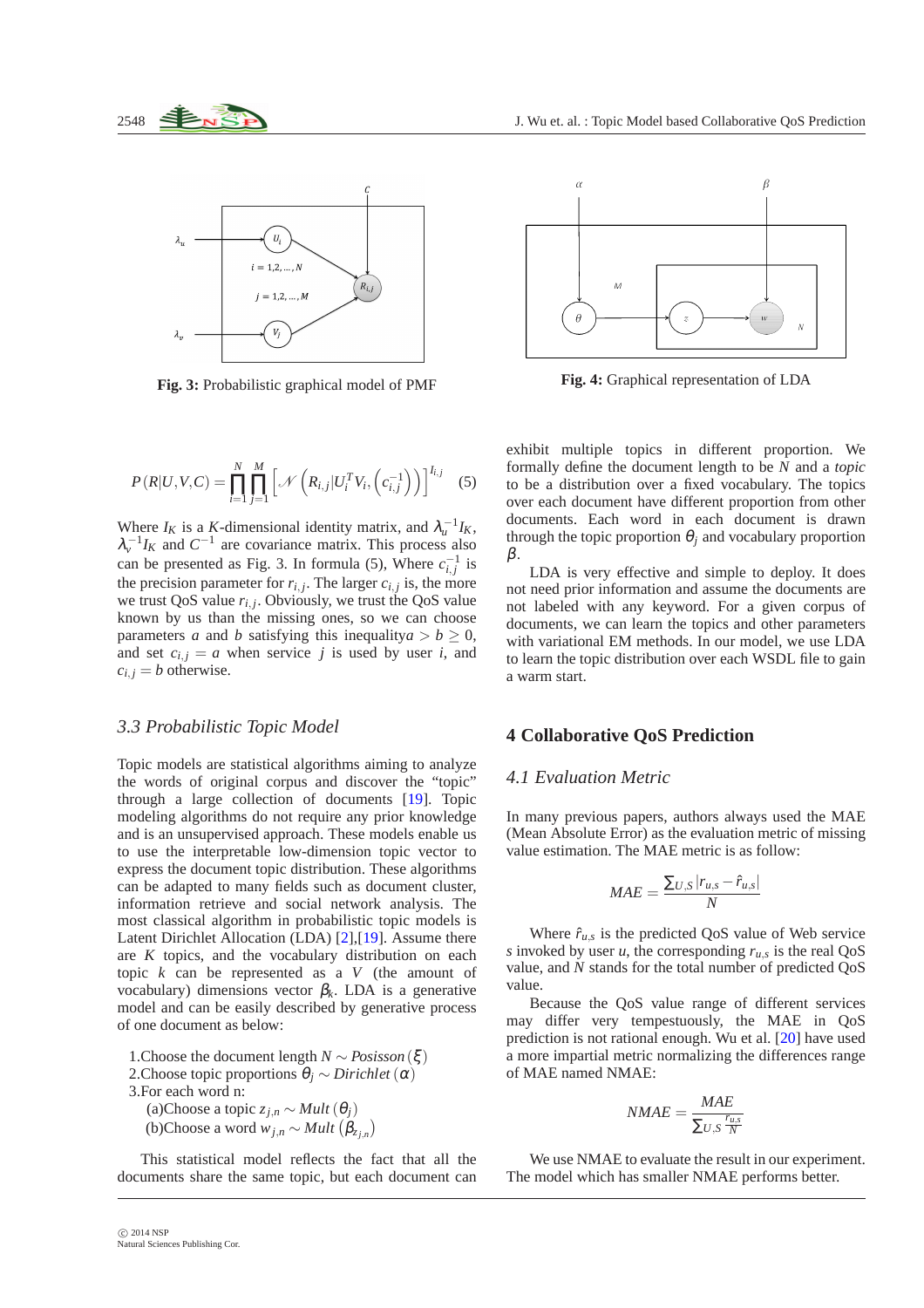

**Fig. 5:** Graphical representation of CQP

#### *4.2 Architecture*

In this section, we describe the collaborative model which utilizes the WSDL files and the observed QoS values.

In order to improve the prediction accurate of matrix factorization, Shan [\[21\]](#page-9-20) has combined the topic model and matrix factorization, he substituted the item latent vector  $v_j$  with the topic proportion  $\theta_j$  in the equation below:

$$
r_{i,j} \approx N\left(u_i^T \theta_j, c_{i,j}^{-1}\right)
$$

This model makes use of the topic feature but not item features from matrix factorization and cannot distinguish the importance the topic feature plays in prediction task. For example, there are two Web services, one is about sport ads and the other is about sport news, they have the similar topic feature  $\theta_{\alpha}$  and  $\theta_{\beta}$ . As we know, the difference between the QoS values one user spends on two Web services always is big, even very great.

Wang [\[5\]](#page-9-4) has proposed the collaborative topic regression named CTR, this model can integrate the topic model and matrix factorization together.Wang has applied CTR model to recommend scientific articles to researchers and received excellent recommendation results. The core procedure in CTR is how the article latent vector generates. CTR assumes that this vector follows  $v_j = \varepsilon_j + \theta_j$  where  $\theta_j$  is the topic proportion and  $\varepsilon_j$  is offset which reflects the degree the latent vector relay on content.

Inspired by CTR from Wang [\[5\]](#page-9-4), we propose a QoS prediction model integrated matrix factorization and topic model, and we call it CQP (Collaborative QoS Prediction) model. This model can be described as a generative process as following and Fig. 5 is a graphical model example.

1.For each user *i*, we can draw user latent vector  $u_i \sim$  $N\left(0, \lambda_u^{-1} I_K\right)$ 

2.For each Web service,

- (a)Draw topic proportions  $θ<sub>j</sub> ∼ Dirichlet(α)$
- (b)Draw item latent offset  $\varepsilon_j \sim N(0, \lambda_v^{-1} I_K)$  and set the Web service latent vector as  $v_j = \varepsilon_j + \theta_j$

(c)For each meaningful word  $w_{j,n}$  in WSDL files,

i.Draw topic assignment  $z_{j,n} \sim Mult(\theta)$ ii.Draw word  $w_{j,n} \sim Mult(\beta_{z_{j,n}})$ 

3.For each user-Web service pair (i , j), draw the QoS:

$$
r_{i,j} \sim N\left(u_i^T v_j, c_{i,j}^{-1}\right)
$$

where the item latent vector  $v_j$  is generated by  $v_j = \varepsilon_j + \theta_j$ , and  $r_{i,j}$  stands the Qos value. We can see  $v_j = N(\theta_j, \lambda_v^{-1} I_K)$  from above process because of  $\varepsilon_j \sim N\left(0, \lambda_{\scriptscriptstyle V}^{-1} I_K\right).$ 

In our model, we assume the Web service latent vector  $v_j$  is close to the topic distribution  $\theta_j$ , and  $\varepsilon_j$  make  $v_j$  also can diverge from  $\theta_j$ . Thus, we can obtain  $r_{i,j}$  from the below formula:

$$
\mathbb{E}\left[r_{i,j}|u_i,\theta_j,\varepsilon_j\right]=u_i^T\left(\varepsilon_j+\theta_j\right)
$$

Through the experiment, when we add a iterative control condition *NMAEnew* > *NMAEold* , we can reduce the iterative cost and gain good NMAE value.

| <b>Algorithm 1 CQP Algorithm</b> |  |  |
|----------------------------------|--|--|
|                                  |  |  |

| 1.  | Initialize <i>U</i> , <i>V</i> , Max Iterate and $\varepsilon$                       |
|-----|--------------------------------------------------------------------------------------|
| 2.  | Get $\alpha, \beta$ , and $\theta$ from LDA                                          |
| 3.  | Compute $\mathcal{L}_{old}$ , NMAE <sub>old</sub>                                    |
| 4.  | Repeat $I = 1$ to MaxIterate :                                                       |
| 5.  | $U_{old} \leftarrow U, V_{old} \leftarrow V$                                         |
| 6.  | $u_i \leftarrow (VC_iV^T + \lambda_uI_K)^{-1}VC_iR_i$                                |
| 7.  | $v_i \leftarrow (UC_jU^T + \lambda_v I_K)^{-1} (VC_jR_j + \lambda_v \theta_i)$       |
| 8.  | Compute $\mathscr{L}_{new}$                                                          |
| 9.  | Compute $NMAE_{new}$                                                                 |
| 10. | If abs $((\mathcal{L}_{old} - \mathcal{L}_{new}) / \mathcal{L}_{old}) < \varepsilon$ |
| 11. | <b>Break</b>                                                                         |
| 12. | If $NMAE_{new} > NMAE_{old}$                                                         |
| 13. | $U \leftarrow U_{old}$ , $V \leftarrow V_{old}$                                      |
| 14. | $NMAE_{new} \leftarrow NMAE_{old}$                                                   |
| 15. | <b>Break</b>                                                                         |
| 16. | $mathcal{L}_{old} = \text{mathcal{L}}_{new}$                                         |
| 17. | Return U,V and $NMAE_{new}$                                                          |

#### *4.3 Learning the Parameters*

From above analysis, we can set  $\alpha = 1$  and draw the likelihood function as below:

$$
\mathcal{L} = -\frac{\lambda_u}{2} \sum_i u_i^T u_i - \frac{\lambda_v}{2} \sum_j (v_j - \theta_j)^T (v_j - \theta_j) +
$$
  

$$
\sum_j \sum_n \log \left( \sum_k \theta_{j,k} \beta_{k,w_{j,n}} \right) - \sum_{i,j} \frac{c_{i,j}}{2} (r_{i,j} - u_i^T v_j)^2
$$
 (6)

Maximization of the posterior is equivalent to maximizing Formula (6). Such a nice globally optimal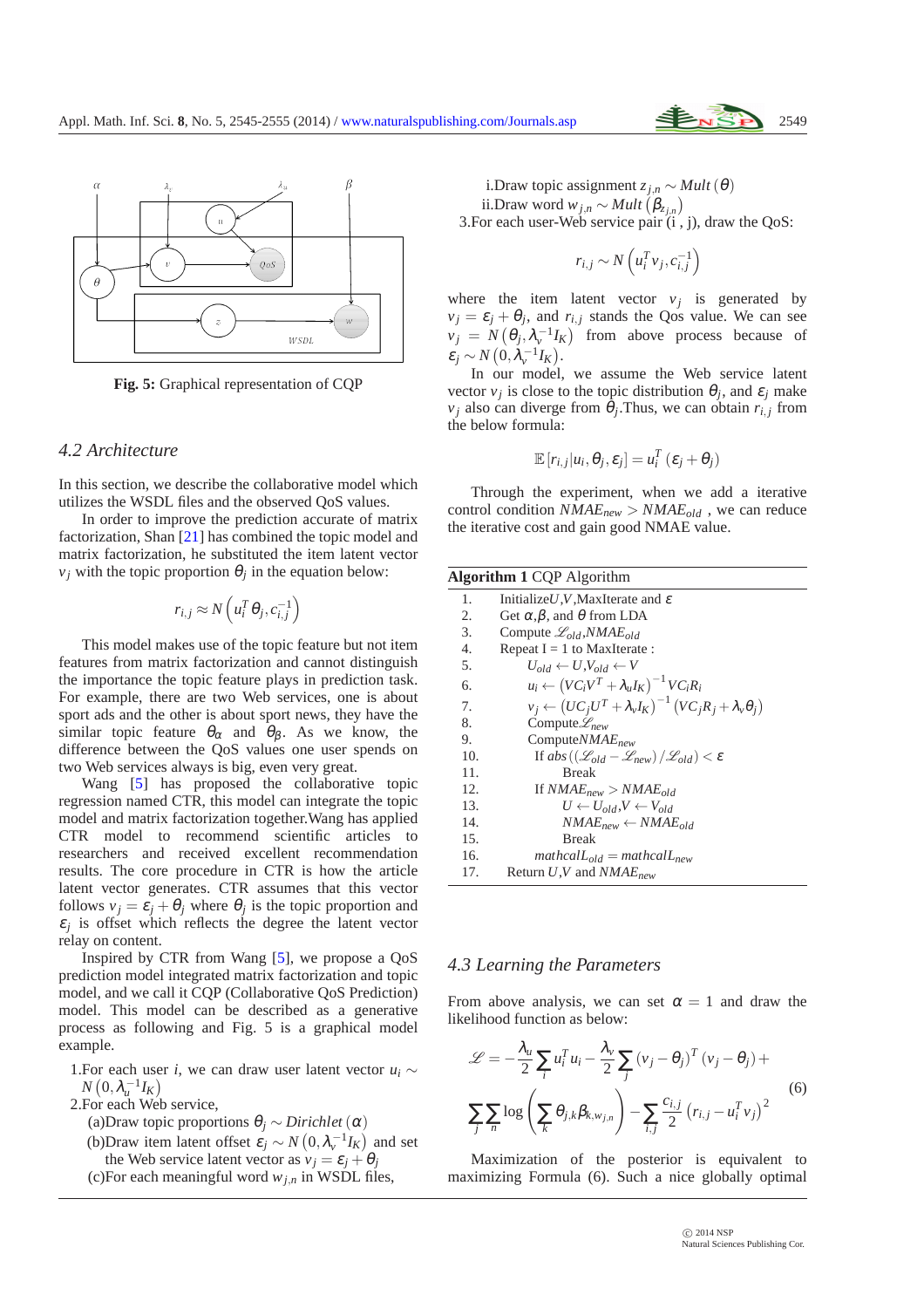<span id="page-5-0"></span>

(a) NMAE values of warm prediction on big dataset

(b) NMAE values of warm prediction on small dataset

**Fig. 6:** NMAE values of warm prediction

solution cannot be directly obtained, based on Wang [\[5\]](#page-9-4), we can optimize this function following this iterative process:

$$
u_i \leftarrow \left( VC_i V^T + \lambda_u I_K\right)^{-1} VC_i R_i \tag{7}
$$

$$
v_j \leftarrow \left( UC_jU^T + \lambda_v I_K\right)^{-1} \left( VC_j R_j + \lambda_v \theta_j\right) \tag{8}
$$

Where  $C_i$  is a diagonal matrix with  $c_{i,j}$  ( $j = 1,...,J$ ) as diagonal elements and  $R_i = (r_{i,j})^J_i$  $\int_{i=1}^{I}$  for  $u_i$ . Through the experiment, we find that computing  $\beta$  and  $\theta$  cost high, and when setting them as fixed values from the result of LDA, we also can obtain comparable performance. This setting also contributes to choosing best parameters faster. The algorithm framework is described as Algorithm 1.

## **5 Experiment**

In this section, we demonstrate our model by analyzing two real-world Web service datasets both of which insist of WSDL files and QoS values.

#### *5.1 Datasets*

The QoS values of Web services can be expressed as a users  $\times$  Web services matrix. Elements in this matrix indicate the QoS value generated through users' invoking services. The topic model in our model is based on bag of words assumption. We can extract the valuable words which contribute to indicating the Web service purpose from corresponding WSDL file, and the set of words in every WSDL can be regarded as a description file based on bag of words model.

Zibin's dataset [\[22\]](#page-9-21),[\[23\]](#page-9-22) is popularly used in a number of papers [\[15\]](#page-9-14),[\[20\]](#page-9-19), this is a real-world dataset which only consists of two types of QoS but not WSDL files. In order to discover the topic information of Web services, we crawl the corresponding WSDL files whose URLs (Uniform Resource Locator) have been given in Zibin's dataset from Internet. In this paper, our datasets primarily consist of the users-Web services responding time QoS matrix and WSDL files of corresponding services. In our experiment, the larger dataset consists of 339 users and 2344 Web services, and the smaller one which is a part of the larger dataset consists of 100 users and 150 Web services.

#### *5.2 Evaluation Metric*

In many previous papers, authors always used the MAE (Mean Absolute Error) as the evaluation metric of missing value estimation. The MAE metric is as follow:

$$
MAE = \frac{\sum_{U,S} |r_{u,s} - \hat{r}_{u,s}|}{N}
$$

Where  $\hat{r}_{u,s}$  is the predicted QoS value of Web service *s* invoked by user *u*, the corresponding  $r_{u,s}$  is the real QoS value, and *N* stands for the total number of predicted QoS value.

Because the QoS value range of different services may differ very tempestuously, the MAE in QoS prediction is not rational enough. Wu et al. [\[20\]](#page-9-19) have used a more impartial metric normalizing the differences range of MAE named NMAE:

$$
NMAE = \frac{MAE}{\sum_{U,S} \frac{r_{u,s}}{N}}
$$

We use NMAE to evaluate the result in our experiment. The model which has smaller NMAE performs better.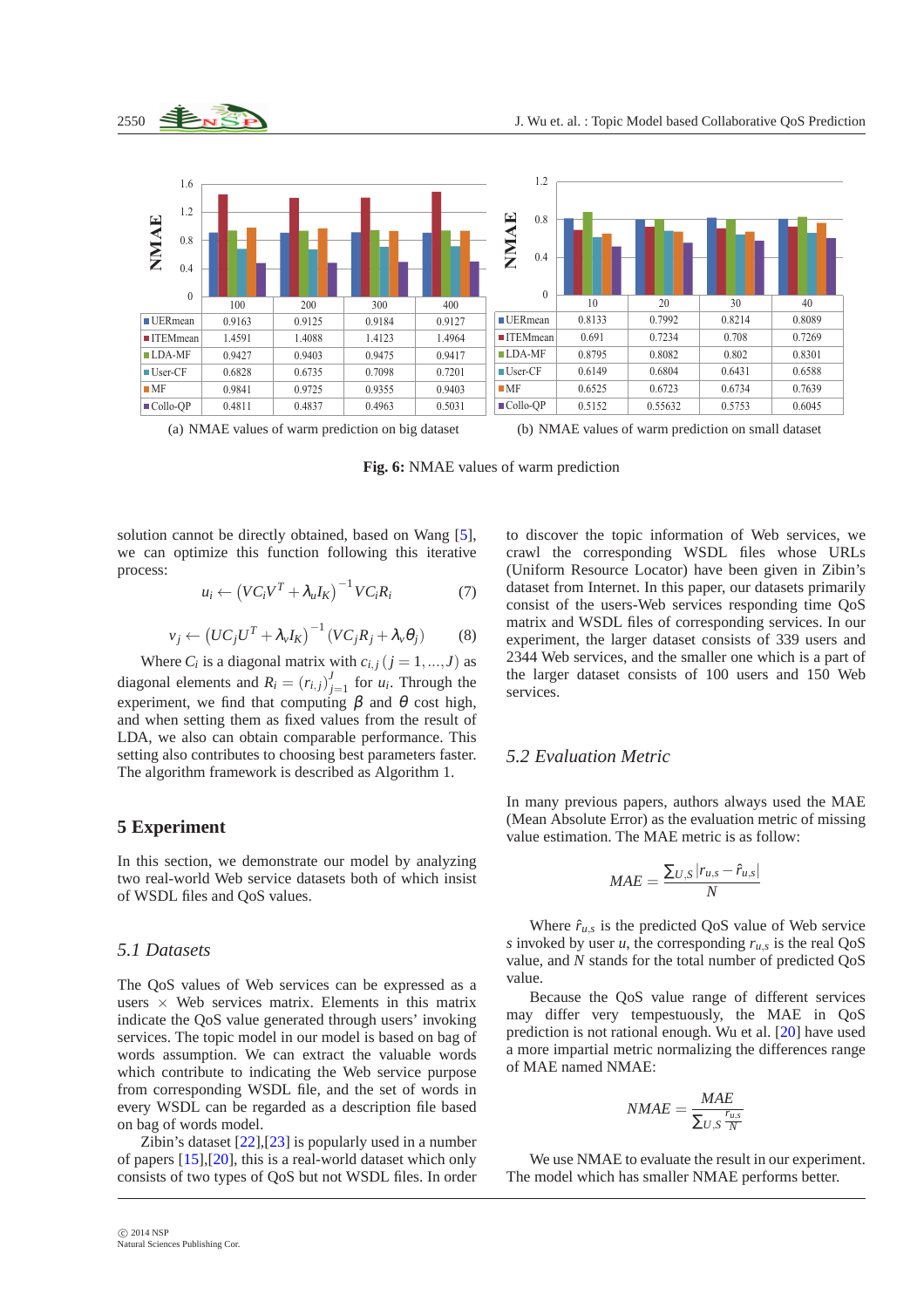

# *5.3 Parameter setting*

In our model, we set  $a = 1, b = 0.01$  empirically. The precision parameter  $\lambda$ <sup>*v*</sup> implies the importance of topic proportion  $\theta_j$  to draw the Web service representation vector.

In our experiment, we set the precision parameter of  $\lambda_u \in \{0.01, 0.1, 1\}, \lambda_v \in \{0.01, 0.1, 1, 10, 100, 1000\}$ . As discussed in Section IV, the larger  $\lambda$ <sup>v</sup> is, the more strongly  $v_j$  relies on  $\theta_j$ .

Different from Wang [\[5\]](#page-9-4)' CTR, we simply fix  $\theta$  and  $\beta$ as the result from LDA. Through this simplification, our model can save much computation cost and is more efficient.

For traditional matrix factorization prediction model, we set  $K = 50,80,100$  for the larger dataset in our experiment, and find that  $K = 80$  gives the best performance. In a similar way, when  $K = 10,30,50,80,100$  for smaller dataset,  $K = 10$ performs best. In order to make the comparison between our algorithm and other methods perform well, we set the number of topics  $K = 80$  for the experiment on the larger dataset and  $K = 10$  for the experiment on the smaller dataset in our approach.

# *5.4 Comparisons*

In this section, we compare our proposed approach with the following representative prediction algorithm:

- **–USERmean.** This is a classical method that utilizes similar user behavior to make prediction.
- **–ITEMmean.** This method captures similar service attributes to make predictions.
- **–LDA-MF.** LDA-MF approach replaces  $v_j$  with  $\theta_j$  for all Web service. As discussed in previous section, LDA-MF captures the user vector from MF and item vector from LDA.
- **–User-based CF**. User-based collaborative filtering is a traditional prediction method, Chen [\[20\]](#page-9-19) has proposed an improved CF algorithm named neighborhood CF. This method also cannot solve the cold prediction problem.
- **–MF.** Traditional matrix factorization is a model-based collaborative filtering, and can generate user and item latent vector directly in warm prediction.

For the warm prediction, in order to make our experiment more realistic, we vary the number of missing data to be predicted of every user  $M = 100, 200, 300, 400$ for the larger dataset which consists of 2344 Web services, and  $M = 10, 20, 30, 40$  for the smaller dataset which consists of 150 Web services.

For the cold prediction, the number of new Web services not invoked by any user has little impact on experiment result, so we fix this number is equal to 50 for the larger dataset and 15 for the smaller dataset, and set the terminal convergence is equal to 0.005 empirically.

The comparative approaches and our algorithm are conducted on the same datasets and share the same common parameters.

We use coordinate descent method to get the optimal solution, considering iteration speed, so we set the max iterations be 200 for MF and our model named Collo-QP.

# *5.5 Warm Prediction*

We conduct the warm prediction with six methods: Userbased CF, LDA-MF, USERmean, ITEMmean, MF, and our Collo-QP model.

Fig. 6 shows the result of warm prediction in the two datasets (Fig. 6(a) for the larger dataset and Fig. 6(b) for the smaller one). We can observe that our approach Collo-QP performs best, its NMAE value is always smaller than others in large scale in four cases.

USERmean method uses the mean QoS value based on all records of each user, when the number of Web services this user invoked is larger than the number he does not invoked, its NMAE value will keep stable, for example, in the larger dataset with missing elements increasing, NMAE value is around 0.9150, and in the smaller dataset NMAE value is around 0.8100. Because of the litter noise invoked history in smaller dataset, we can find that this method performs better in smaller dataset.

Similarly, ITEMmean method uses the average QoS value based on all records of each Web service to make prediction. NMAE value of this approach is high than any other algorithm in the experiment on the larger dataset, because the difference of QoS between users for the same service is large. While in the experiment on the smaller dataset, this method also performs bad. This means that the average value cannot represent the real value of every service.

LDA-MF method is rough and ignores the influence from QoS records to Web service representative vector. It takes topic distribution from WSDL file as service vector simply. As we all know, the number of words in WSDL file is very small, for example, the number of many Web services' effective vocabulary are not more than 20, these Web services' topic distribution cannot represent Web services suitably. From Fig. 6, we can observe that NMAE value of LDA-MF is very high, and its performance is even worse than USERmean. This approach also keeps stable along with missing elements increasing.

In the five contrast approaches, User-based CF performs best. This approach uses top-k similar users selection algorithm, and predicts missing data with records of similar users.

Basic Matrix Factorization algorithm cannot perform well in our experiment. From Fig. 6, the NMAE value of MF method is high than LDA-MF, User-based CF and our Collo-QP model in most cases.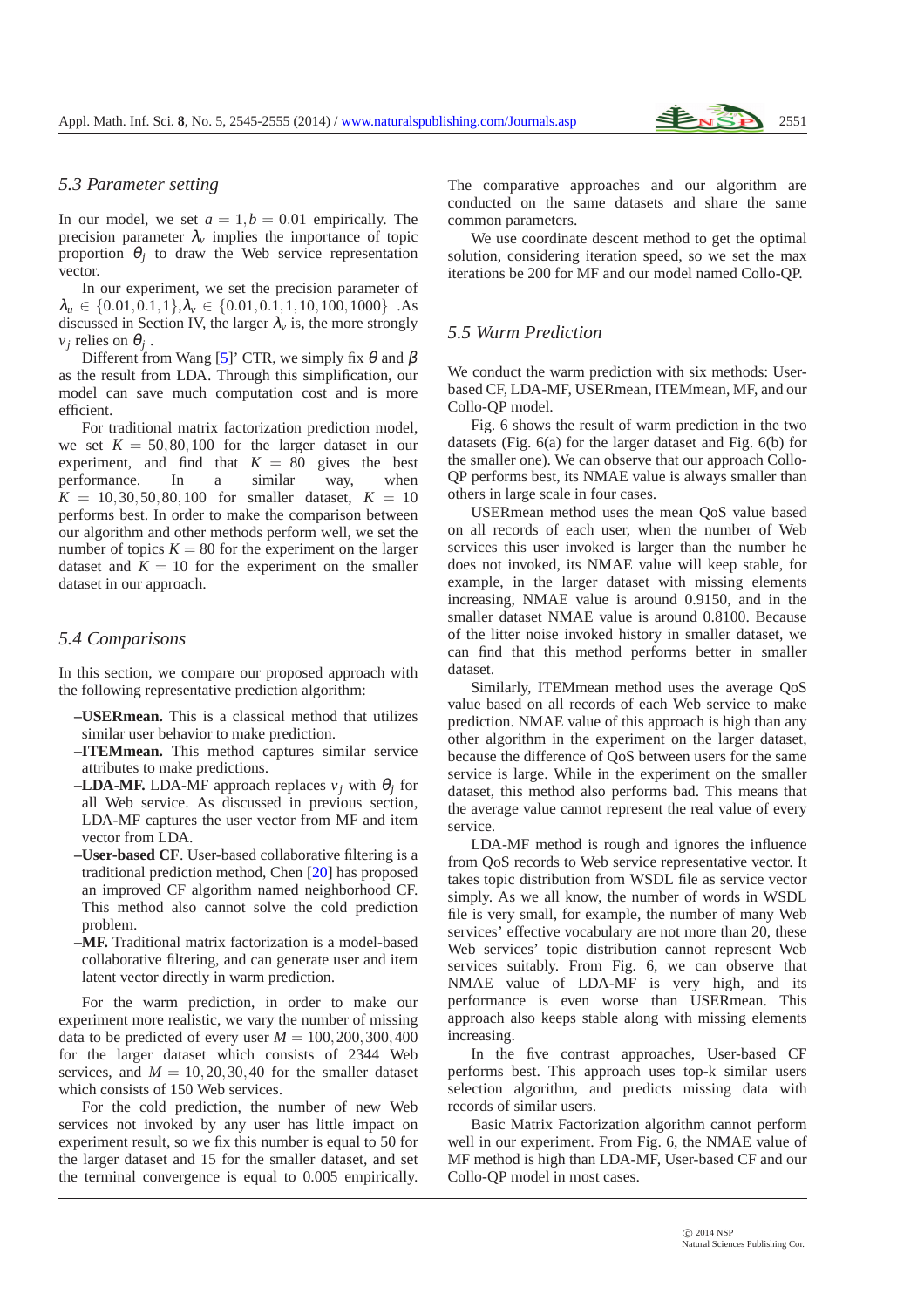<span id="page-7-2"></span>

**Fig. 7:** Impact of  $\lambda_u$  and  $\lambda_v$  On Big Dataset

| <b>Table 2:</b> NMAE VALUES OF DIFFERENT $\lambda_u$ AND $\lambda_v$ ON BIG DATASET |  |
|-------------------------------------------------------------------------------------|--|
|-------------------------------------------------------------------------------------|--|

<span id="page-7-0"></span>

|               |                    | missing elements $= 100$ |                            |                    | missing elements $= 200$ |               | missing elements $=$ 300 |                   | missing elements $= 400$ |                                |                   |               |
|---------------|--------------------|--------------------------|----------------------------|--------------------|--------------------------|---------------|--------------------------|-------------------|--------------------------|--------------------------------|-------------------|---------------|
| $\Lambda_{V}$ | $\lambda_u = 0.01$ | $\lambda_u = 0.1$        | $=1$<br>$\mathcal{N}_{11}$ | $\lambda_u = 0.01$ | $\lambda_u = 0.1$        | $\lambda_u=1$ | $\lambda_u = 0.01$       | $\lambda_u = 0.1$ | $\lambda_u=1$            | $= 0.01$<br>$\mathcal{N}_{11}$ | $\lambda_u = 0.1$ | $\lambda_u=1$ |
| 0.01          | 0.5307             | 0.5245                   | 0.5294                     | 0.5598             | 0.5525                   | 0.5513        | 0.5694                   | 0.5693            | 0.5666                   | 0.584                          | 0.5877            | 0.5896        |
| 0.1           | 0.4813             | 0.4823                   | 0.47721                    | 0.5598             | 0.4991                   | 0.4974        | 0.4993                   | 0.5092            | 0.5067                   | 0.5175                         | 0.5132            | 0.517         |
|               | 0.4766             | 0.4811                   | 0.4827                     | 0.4917             | 0.4837                   | 0.4976        | 0.5118                   | 0.4963            | 0.4902                   | 0.5017                         | 0.5031            | 0.4978        |
| 10            | 0.5476             | 0.5581                   | 0.5658                     | 0.5624             | 0.5844                   | 0.5908        | 0.5702                   | 0.5823            | 0.5777                   | 0.5942                         | 0.5884            | 0.605         |
| 100           | 0.4814             | 0.4834                   | 0.4765                     | 0.5624             | 0.4917                   | 0.4839        | 0.5008                   | 0.5049            | 0.4842                   | 0.5001                         | 0.5018            | 0.4918        |
| 1000          | 0.5059             | 0.5041                   | 0.4977                     | 0.5189             | 0.5183                   | 0.5066        | 0.5219                   | 0.519             | 0.5093                   | 0.5252                         | 0.5293            | 0.511         |

**Table 3:** NMAE VALUES OF DIFFERENT <sup>λ</sup>*<sup>u</sup>* AND <sup>λ</sup>*<sup>v</sup>* ON SMALL DATASET

<span id="page-7-1"></span>

|               | missing elements $= 10$ |                               |                                     | missing elements $= 20$        |                   |               | missing elements $=$ 30 |                   |                 | missing elements $=$ 40 |                   |               |
|---------------|-------------------------|-------------------------------|-------------------------------------|--------------------------------|-------------------|---------------|-------------------------|-------------------|-----------------|-------------------------|-------------------|---------------|
| $\Lambda_{V}$ | $\lambda_u = 0.01$      | $= 0.1$<br>$\mathcal{N}_{11}$ | $=1$<br>$\mathcal{N}_{\mathcal{U}}$ | $= 0.01$<br>$\mathcal{N}_{11}$ | $\lambda_u = 0.1$ | $\lambda_u=1$ | $\lambda_u = 0.01$      | $\lambda_u = 0.1$ | $\lambda_u = 1$ | $\lambda_u = 0.01$      | $\lambda_u = 0.1$ | $\lambda_u=1$ |
| 0.01          | 0.5982                  | 0.5869                        | 0.6106                              | 0.621                          | 0.6607            | 0.648         | 0.6629                  | 0.674             | 0.6682          | 0.6604                  | 0.6995            | 0.6741        |
| 0.1           | 0.5982                  | 0.5896                        | 0.5877                              | 0.611                          | 0.6158            | 0.6577        | 0.6668                  | 0.6515            | 0.6309          | 0.6762                  | 0.6631            | 0.6658        |
|               | 0.5634                  | 0.5668                        | 0.5733                              | 0.5918                         | 0.5854            | 0.6199        | 0.6005                  | 0.5808            | 0.5933          | 0.6288                  | 0.6354            | 0.6226        |
| 10            | 0.5467                  | 0.5486                        | 0.5152                              | 0.5563                         | 0.603             | 0.5972        | 0.6157                  | 0.6083            | 0.5752          | 0.6254                  | 0.6367            | 0.6045        |
| 100           | 0.5682                  | 0.5817                        | 0.5424                              | 0.5954                         | 0.602             | 0.5923        | 0.619                   | 0.6052            | 0.5799          | 0.6274                  | 0.6057            | 0.6125        |
| 1000          | 0.6366                  | 0.6403                        | 0.6323                              | 0.6707                         | 0.6612            | 0.6393        | 0.6838                  | 0.6863            | 0.6567          | 0.6753                  | 0.6784            | 0.6599        |

It is obvious that our algorithm obtains best performance. In Fig. [6\(](#page-5-0)a), we set  $\lambda_u = 0.1$  and  $\lambda_v = 1$ , and in Fig. [6\(](#page-5-0)b), we set  $\lambda_u = 1$  and  $\lambda_v = 10$ . Because we find that in these setting our algorithm can obtain good performance empirically.

0.01, 0.1 and 1, and Fig. [7](#page-7-2) and Fig. [8](#page-8-0) also describe these results respectively. From these figures, we can see that our algorithm can obtain best performance where  $\lambda_v = 1$ in the larger dataset and  $\lambda$ <sup>*v*</sup> = 10 in the smaller dataset.

Table [2](#page-7-0) and table [3](#page-7-1) show that Collo-QP' NMAE values change with  $\lambda_{\nu}$  increasing when  $\lambda_{\mu}$  is equal to

From table [2](#page-7-0) and figure [7,](#page-7-2) we can see that if  $\lambda$ <sup>*v*</sup> is fixed, NMAE values is stable when we vary  $\lambda_u = 0.01, 0.1, 1$ . From table [3](#page-7-1) and figure [8,](#page-8-0) we can also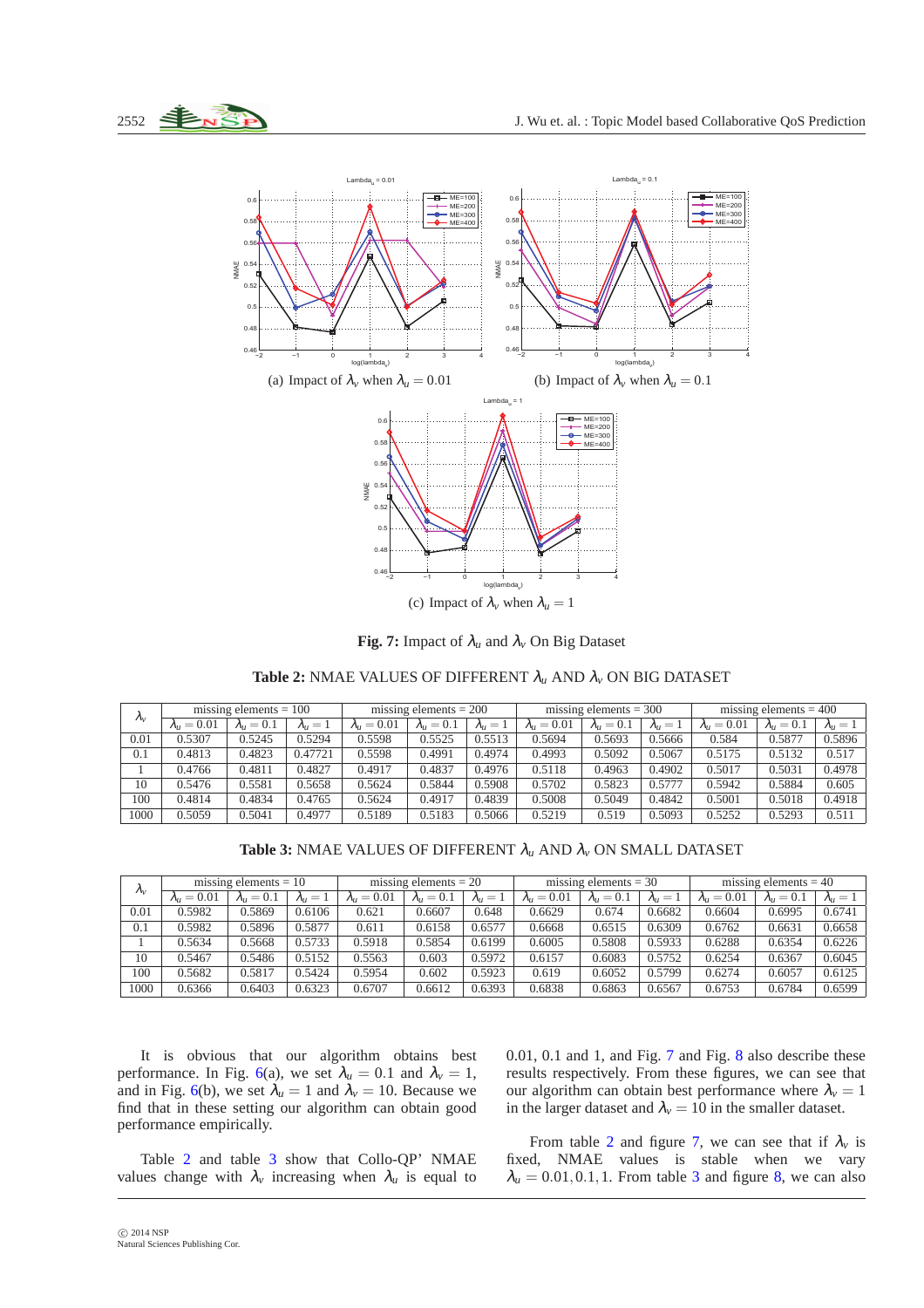

<span id="page-8-0"></span>

**Fig. 8:** Impact of  $\lambda_u$  and  $\lambda_v$  On Small Dataset

observe the stability of  $\lambda_u$  when  $\lambda_v$  is fixed. but when  $\lambda_u$ is fixed in each case, NMAE values have much difference among different  $\lambda$ <sup>*v*</sup> values. The larger  $\lambda$ <sup>*v*</sup> is, the more strongly Web service representative vector relies on topic distribution. As we discussed above, these results prove that QoS records and topic distribution affect Web service expression together.

From figure [7](#page-7-2) and figure [8,](#page-8-0) we can also find that the  $\lambda$ <sup>v</sup> and  $\lambda_u$  values which perform best in two experiment differ badly. This shows that  $\lambda_v$  and  $\lambda_u$  is an empirical parameter, and in order to gain good performance, we should try many times to decide these parameters.

# *5.6 Cold Prediction*

Because the new services are not invoked by any user, there are no records to help us predict their QoS values. We extract Web service representative vector from WSDL and use topic distribution to represent Web service.

In order to compare the influence of user representative vector generating process when we use topic distribution  $\theta_i$  replace  $\lambda_v$ , we make cold prediction with LDA-MF and Collo-QP method. In this contrast experiment, we set  $\lambda_u$  = 0.1 and  $\lambda_v = 1$  for the larger dataset and  $\lambda_u = 1$  and  $\lambda_v = 10$ for the smaller dataset, because we have known our model can perform well generally in these setting .

Table [4](#page-8-1) and Table [5](#page-9-23) show the results from the larger dataset and the smaller one respectively. we can find that our model can perform better than LDA-MF in both dataset. The user vectors of LDA-MF are from matrix factorization, however, Collo-QP' user vector is generating process considering matrix factorization and topic model. Formula (7) obviously exhibit this process. From the two tables, we also can find that both of LDA-MF and Collo-QP perform better in the larger dataset than the smaller dataset. The reason causes these results is that the larger dataset consists more words, so the topic distribution on the larger dataset is more accurate.

## <span id="page-8-1"></span>**Table 4:** NMAE VALUES OF COLD PREDICTION ON LARGER DATASET

| method   | $ME = 100$ | $ME = 200$ | $ME = 300$ | $ME = 400$ |
|----------|------------|------------|------------|------------|
| Collo-OP | 1.0909     | 1.0812     | 1.0887     | 1.0953     |
| LDA-MF   | 1 1 1 4 1  | 1 1 1 2 1  | 1.1138     | 1 1 1 2 2  |

## **6 Conclusion**

In this paper, we propose a collaborative QoS prediction framework named CQP integrating matrix factorization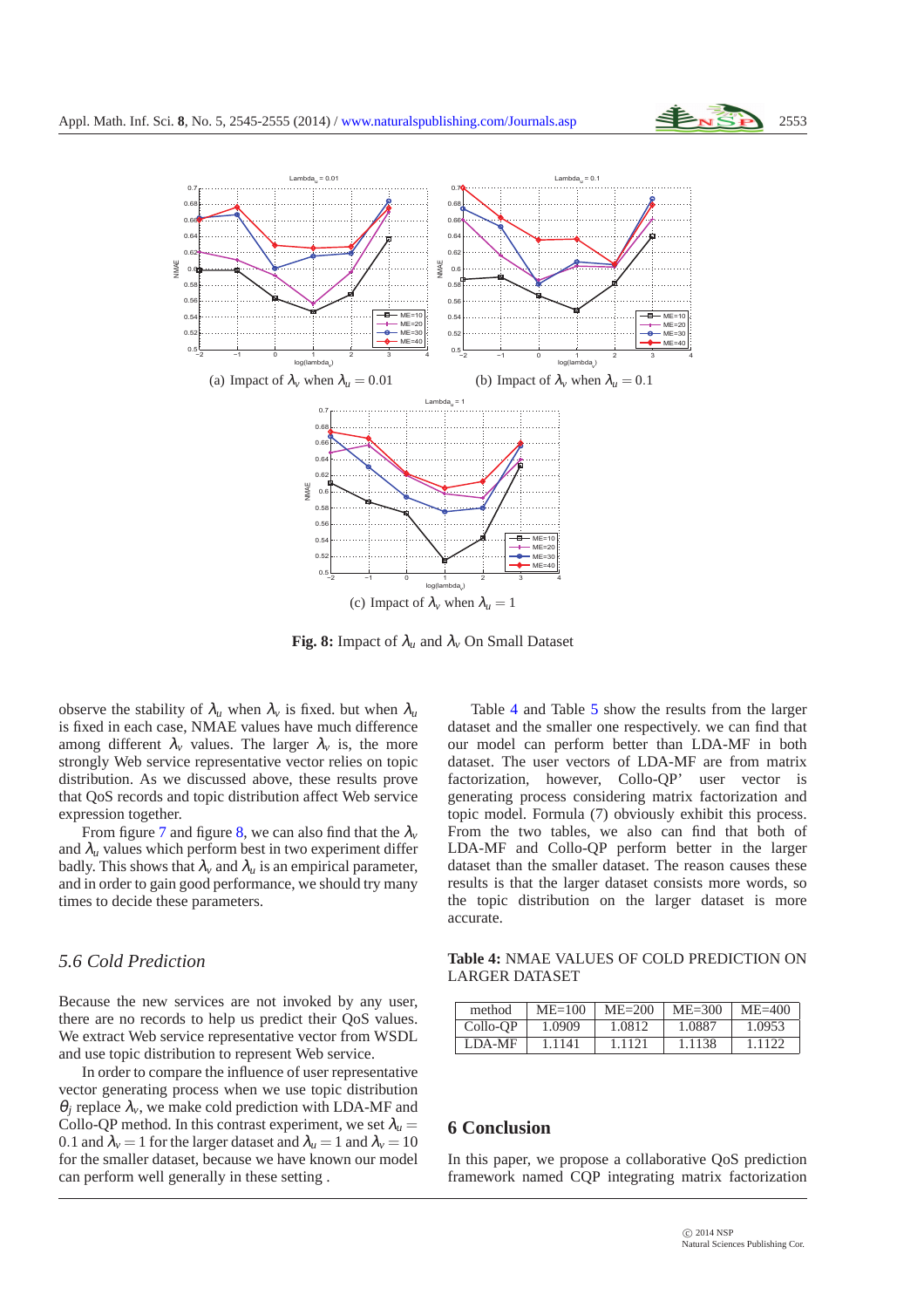

#### <span id="page-9-23"></span>**Table 5:** NMAE VALUES OF COLD PREDICTION ON SMALLER DATASET

| method   | $ME=10$ | $ME = 20$ | $ME = 30$ | $ME = 40$ |
|----------|---------|-----------|-----------|-----------|
| Collo-OP | 1.2527  | 1.2547    | 1.2183    | 1.1739    |
| LDA-MF   | 1.3637  | 1.3531    | 1.3737    | 1.3879    |

with topic model. The proposed model extracts topic distribution form WSDL files and can make effective prediction in cold-start scenario. To validate our methods, some classical approaches and our algorithm are conducted on two real-world datasets which consisting of QoS records and WSDL files of corresponding Web services. The empirical experiment and analysis show that the proposed CQP outperforms other methods in QoS prediction accuracy.

In the future work, we will integrate influence of Web services tags and categories of users and services with our framework.

#### **Acknowledgment**

This research was partially supported by the National Technology Support Program under grant of 2011BAH16B04, the National Natural Science 2011BAH16B04, the National Natural Science Foundation of China under grant of 61173176, National Key Science and Technology Research Program of China 2013AA01A604.

## <span id="page-9-0"></span>**References**

- [1] M. Alrifai and T. Risse, "Combining global optimization with local selection for efficient qos-aware service composition," in *Proceedings of the 18th International Conference on World Wide Web (WWW)*, pp. 881–890, 2009.
- <span id="page-9-1"></span>[2] T. Yu, Y. Zhang, and K. Lin, "Efficient algorithms for web services selection with end-to-end qos constraints," *ACM Transactions on the Web (TWEB)*, vol. 1, no. 1, 2007.
- <span id="page-9-2"></span>[3] D. M. Blei, A. Y. Ng, and M. I. Jordan, "Latent dirichlet allocation," *Journal of Machine Learning Research*, no. 3, pp. 993–1022, 2003.
- <span id="page-9-3"></span>[4] W3C, "Web services description language (wsdl) 1.1." http://www.w3.org/TR/wsdl, 2001.
- <span id="page-9-4"></span>[5] C. Wang and D. M. Blei, "Collaborative topic modeling for recommending scientific articles," in *Proceedings of the 17th ACM SIGKDD International Conference on Knowledge Discovery and Data mining*, pp. 448–456, 2011.
- <span id="page-9-5"></span>[6] L. Zeng, B. Benatallah, M. Dumas, J. Kalagnanam, and Q. Z. Sheng, "Quality driven web services composition," in *Proceedings of 12th International Conference on World Wide Web (WWW)*, pp. 411–421, 2003.
- <span id="page-9-6"></span>[7] S. Ran, "A model for web services discovery with qos," *ACM SIGecom Exchanges*, vol. 4, no. 1, pp. 1–10, 2003.
- <span id="page-9-7"></span>[8] L. Zeng, B. Benatallah, A. H. H. Ngu, M. Dumas, J. Kalagnanam, and H. Chang, "Qos-aware middleware for web services composition," *IEEE Trans. On Software Engineering*, vol. 30, no. 5, pp. 311–327, 2004.
- <span id="page-9-8"></span>[9] Y. Liu, A. H. Ngu, and L. Z. Zeng, "Qos computation and policing in dynamic web service selection," in *Proceedings of the 13th international World Wide Web conference on Alternate track papers and posters*, pp. 66–73, 2004.
- <span id="page-9-9"></span>[10] M. Serhani, R. Dssouli, A. Hafid, and H. Sahraoui, "A qos broker based architecture for efficient web services selection," in *Proceedings of the 2005 IEEE International Conference on Web Service*, pp. 113–120, 2005.
- <span id="page-9-10"></span>[11] L. Shao, J. Zhang, Y. Wei, J. Zhao, B. Xie, and H. Mei, "Personalized qos prediction for web services via collaborative filtering," in *Proceedings of International Conference on Web Service*, p. 439C446, 2007.
- <span id="page-9-11"></span>[12] Z. Zheng, H. Ma, M. R. Lyu, and I. King, "Qos-aware web service recommendation by collaborative filtering," *IEEE Trans. Service. Computing*, vol. 4, no. 2, p. 140C152, 2011.
- <span id="page-9-12"></span>[13] X. Chen, X. Liu, Z. Huang, and H. Sun, "Regionknn: A scalable hybrid collaborative filtering algorithm for personalized web service recommendation," in *Proceedings of International Conference on Web Service(ICWS)*, pp. 9– 16, 2010.
- <span id="page-9-13"></span>[14] Z. Zheng, H. Ma, M. Lyu, and I. King, "Collaborative web service qos prediction via neighborhood integrated matrix factorization," *IEEE Trans. Service. Computing*, vol. 1, no. 1, 2012.
- <span id="page-9-14"></span>[15] W. Lo, J. W. Yin, S. Deng, Y. Li, and Z. H. Wu, "An extended matrix factorization approach for qos prediction in service selection," in *Proceedings of IEEE 9th International Conference on service computing*, pp. 162–169, 2012.
- <span id="page-9-15"></span>[16] L. Chen, Y. Feng, J. Wu, and Z. Zheng, "An enhanced gos prediction approach for service selection," in *Proceedings of the 2011 IEEE International Conference on Services Computing*, pp. 727–728, 2011.
- <span id="page-9-16"></span>[17] S. Pacheco-Sanchez, G. Casale, B. Scotney, S. McClean, G. Parr, and S. Dawson, "Markovianworkload characterization for qos prediction in the cloud," in *Proceedings of the 2011 IEEE International Conference on Cloud Computing*, pp. 147–154, 2011.
- <span id="page-9-17"></span>[18] S. R and M. A, "Probabilistic matrix factorization," *Advances in Neural Information Processing Systems (NIPS)*, pp. 1257–1264, 2008.
- <span id="page-9-18"></span>[19] D. M. Blei, "Probabilistic topic models," *Communications of the ACM*, vol. 55, no. 4, pp. 77–84, 2012.
- <span id="page-9-19"></span>[20] J. Wu, L. Chen, Y. P. Feng, Z. B. Zheng, M. C. Zhou, and Z. H. Wu, "Predicting quality of service for selection by neighborhood-based collaborative filtering," *IEEE Transactions on Systems,Man,and Cybernetics:Systems*, vol. 43, no. 2, pp. 428–439, 2013.
- <span id="page-9-20"></span>[21] H. Shan and A. Banerjee, "Generalized probabilistic matrix factorizations for collaborative filtering," in *Proceedings of the 2010 IEEE International Conference on Data Mining*, p. 1025C1030, 2010.
- <span id="page-9-21"></span>[22] Z. B. Zheng, Y. L. Zhang, and M. R. Lyu, "Distributed qos evaluation for real-world web services," in *Proceedings of the 8th International Conference on Web Services (ICWS)*, pp. 83–90, 2010.
- <span id="page-9-22"></span>[23] Y. L. Zhang, Z. B. Zheng, and M. R. Lyu, "Exploring latent features for memory-based qos prediction in cloud computing," in *Proceedings of the 30th IEEE Symposium on Reliable Distributed Systems (SRDS)*, pp. 1–10, 2011.